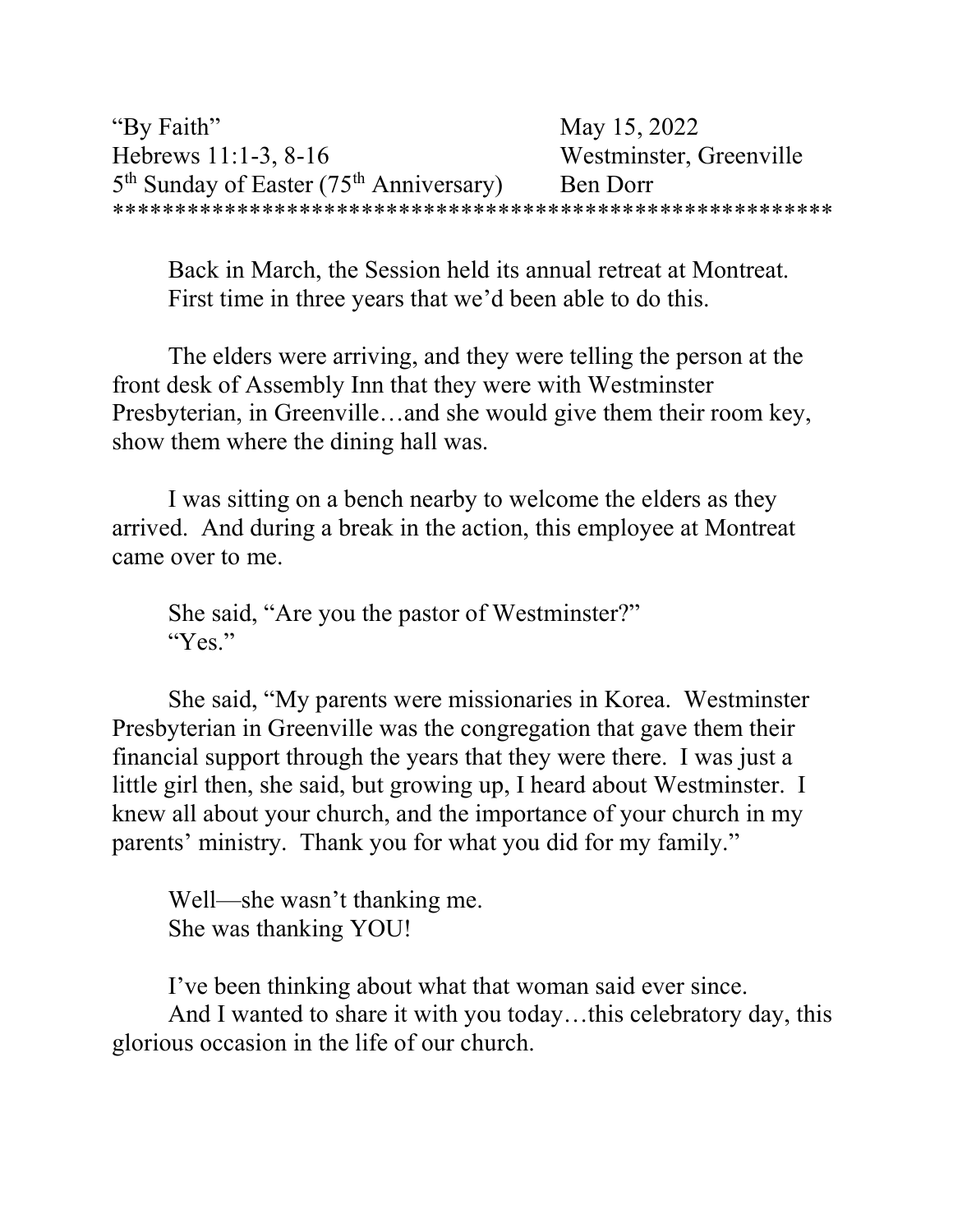What that woman shared with me was a testimony to the difference that this church has made in so many peoples' lives. It was a testimony to the faith that has been passed down in this place through the years.

In fact, that's what I want to talk with you about right now. Faith.

What it means to have faith.

What our faith has looked like through the years at Westminster.

In our text from Hebrews today, the writer is talking about that very subject: faith.

"Now faith is the assurance of things hoped for, the conviction of things not seen," he writes. "Indeed, by faith our ancestors received approval…By faith Abraham obeyed when he was called…"

I'm reminded of something Mark Twain once said about faith. I'm not sure of the exact quote, but it went something like this:

I admire the serene assurance of that man's religious faith. He's as confident as a Presbyterian with four aces!

 Now what Twain was talking about was looking ahead, confidence in the future. But what's fascinating about the way that Hebrews describes faith is that the writer begins NOT by looking forward in faith, but by looking back.

He starts with the past.

He starts with what he knows about God and the way God has worked through ancestors of faith in the past.

I think that's an important place for us to start today as well. Will you spend a couple minutes with me, visiting our past?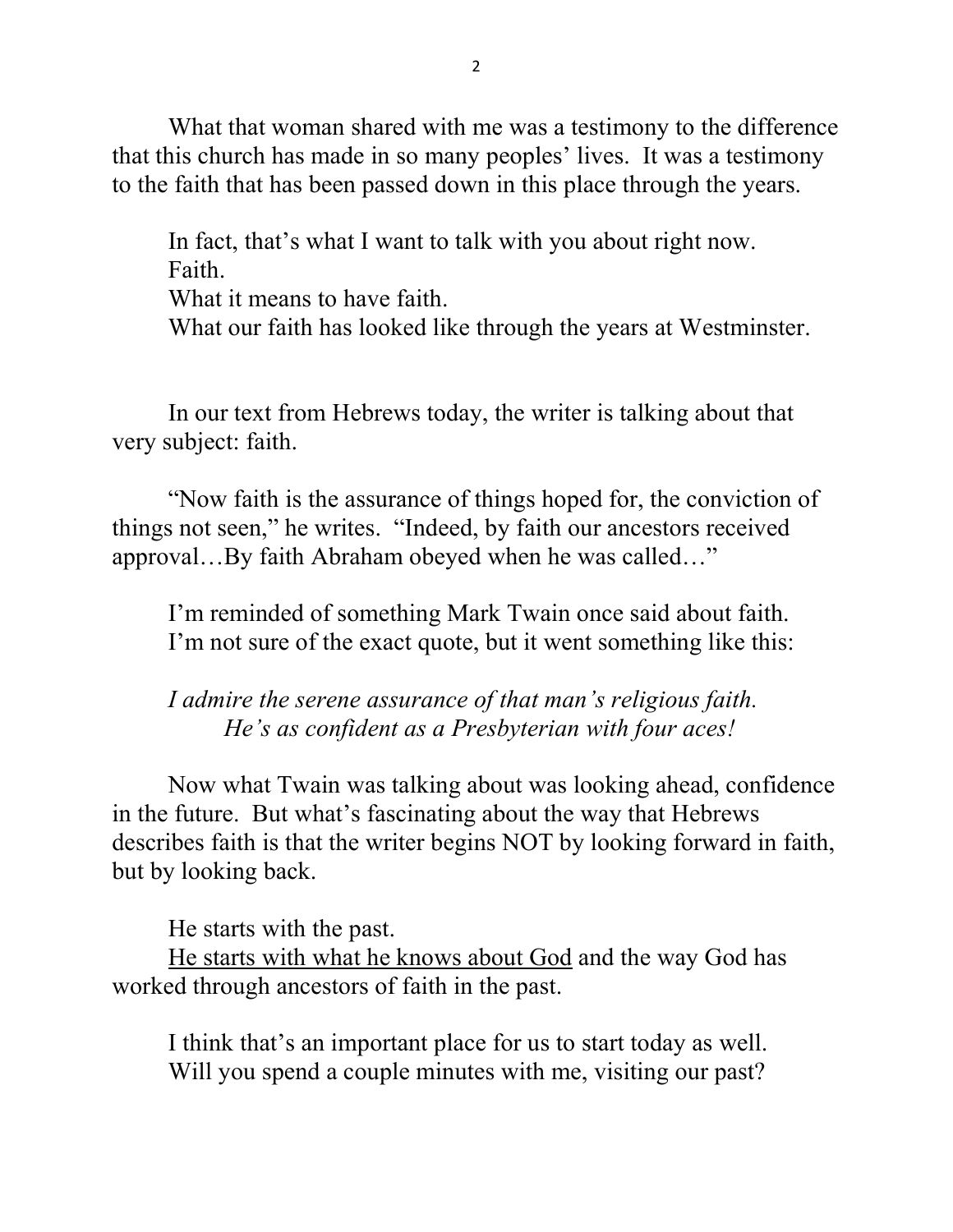As Sue Inman wrote in her marvelous history of our church:

"When the twenty-three members of First Presbyterian Church in Greenville, South Carolina, met together in May 1947 to discuss the possibility of forming a church on the outskirts of town, in the growing Augusta Street area, they could hardly have dreamed of the daughter church that stands here today."<sup>1</sup>

How has that daughter church expressed its faith through the years?

First and foremost, Westminster has maintained a commitment to excellence in worship, to outreach and mission, to dynamic Christian education.

This congregation has prized intellectual curiosity and intelligence as a part of faith, a willingness to be pushed and challenged in how we think through the faith issues of our day.

In other words, having OPEN MINDS has always been a priority here…

At the same time, Westminster has always been committed to Christ's commandment to love our neighbors as we love ourselves, both in Greenville AND throughout the world.

In other words, OPEN HEARTS has been an equal priority around here…

This congregation has a history of standing for justice.

<sup>&</sup>lt;sup>1</sup> Sue Inman, "Growing in Faith: A History of Westminster Presbyterian Church, Greenville, SC, 1947-2007," published in 2007. Most of the history discussed in the next two pages is indebted to Sue's marvelous book.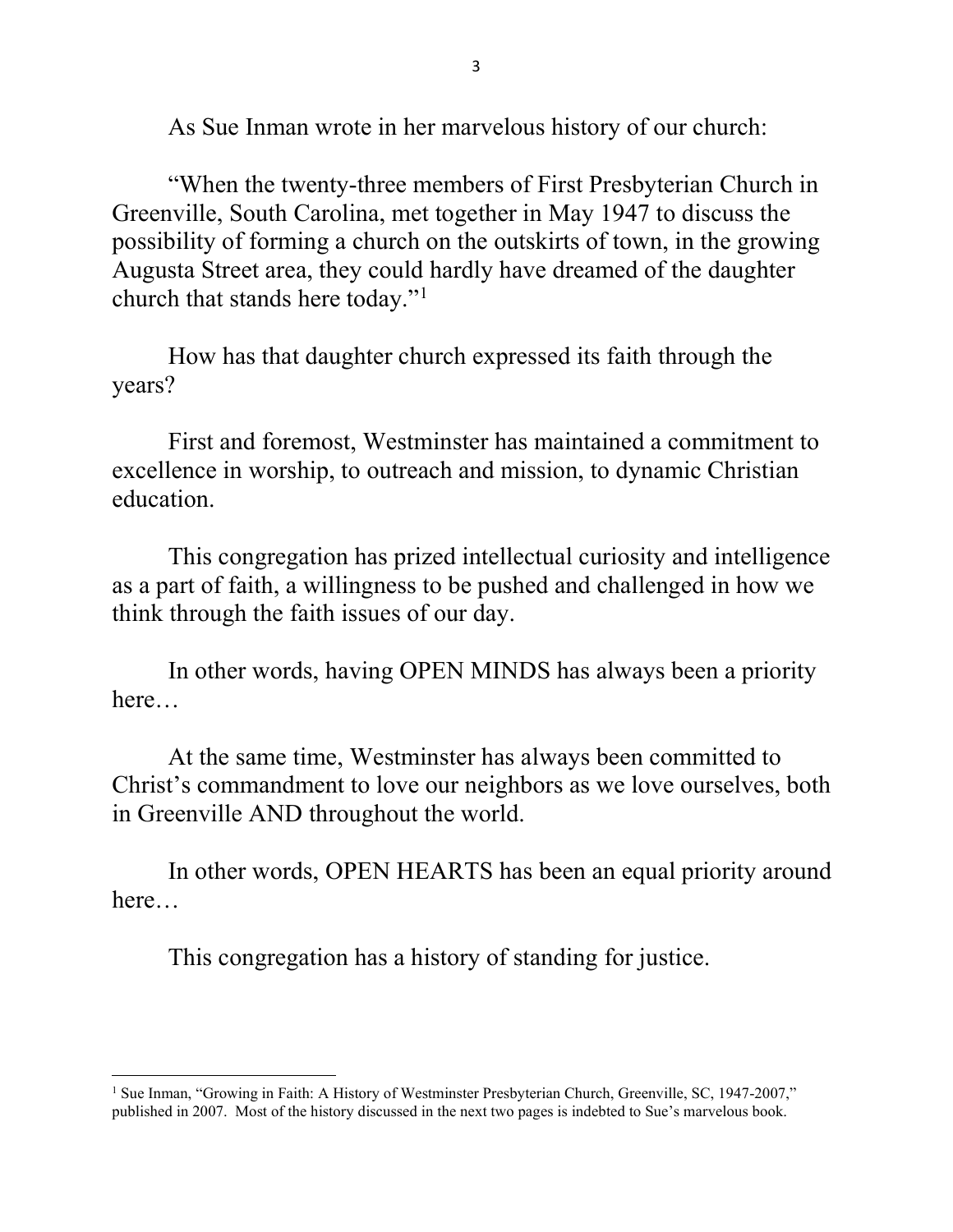In 1963, the Session passed a resolution to seat a person of any race who came to the sanctuary to worship, during a time when not everyone agreed with such a stand.

This says something to us, regarding what happened in Buffalo yesterday: that because racism is still alive and well in our society, we do not have the option of remaining silent or inactive. We must speak out against such evil, and do what we are called to do to fight such evil.

 Our congregation has a history of service to others, of hospitality and inclusion for everyone. That same decade, back in the 60s, starting Meals on Wheels in Greenville right here in our kitchen, or starting the Westminster Weekday School, or in the decades to come—taking mission trips to Malawi, to Haiti, to the Dominican Republic…

Or how about when Westminster Retirement Home was conceived and created through this church?

Or any number of other organizations that Westminster has helped, from Pleasant Valley Connection to United Ministries to Thornwell to Gateway House to Soteria…

If I were writing a letter like the letter to the Hebrews, I would say:

By faith, Westminster has had a deep sense of service and a mature sense of stewardship. By faith, our facility has been used for so many people through the years:

- from hosting 12 step groups that provide a lifeline for those struggling with addiction or mental illness,
- to hosting IHN, so that people who are without a home can have a safe place to spend the night.

And at the same time that we shared our facility, we've focused on growing our faith.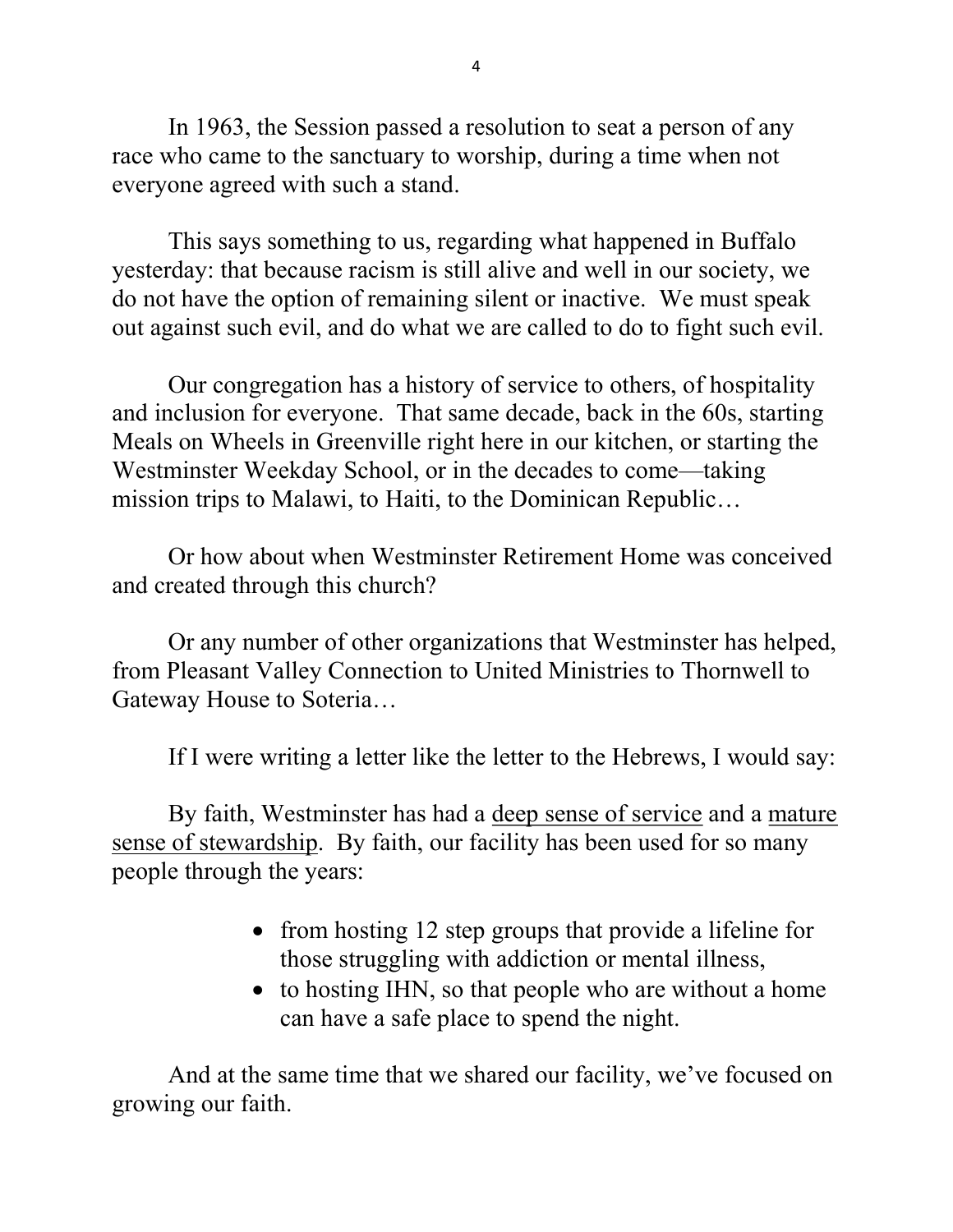It's Elementary. November Nights. The Heritage Lecture series.

Whether it's a robust youth ministry that helps our teenagers grow in faith, or a vibrant children's ministry that provides the first foundations of faith, or a music ministry that touches every soul, or adult education classes that shape and change our souls, Westminster has time and time again said THIS IS WHAT the love of God known in Jesus Christ looks like.

This is our witness by faith.

Now I know…that's an incomplete list.

In fact, I suspect that as I was making that list, a few of you may have been making mental notes of the things that I overlooked or left out…

I hope you did that.

Because that's exactly the point.

The reason we look back in faith…is to remind ourselves that we all drink from wells we did not dig.

We all are indebted to those who came before us and how God worked through them, in more ways than one person can possibly name.

That is what we KNOW to be true about our faith.

Which leads to point number two. The second thing to say about faith… is that it's about what we do not know.

Let me get at it like this. Who is the central figure of our two scripture passages today? Abraham, good, good.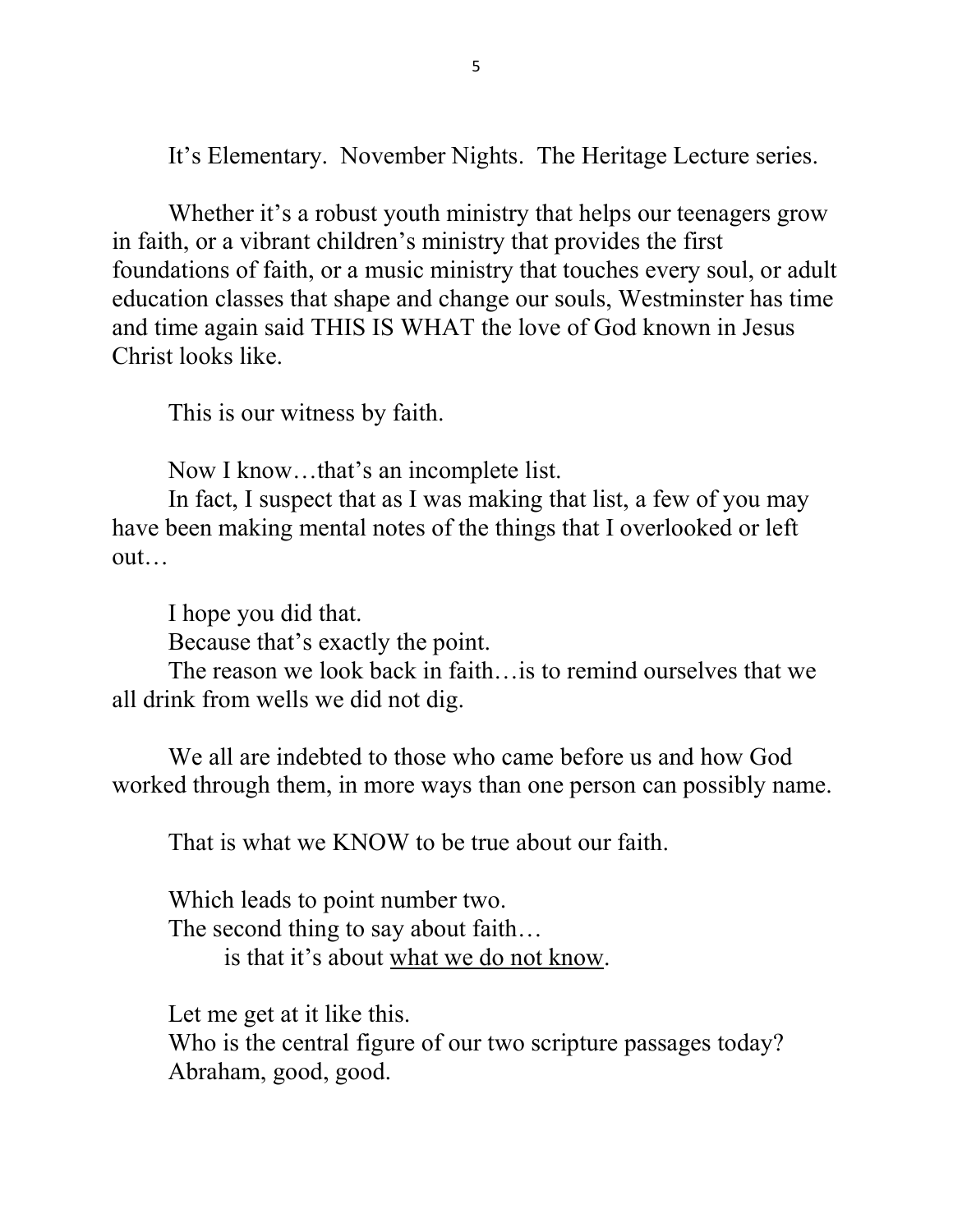How old was Abraham (he was still Abram then) when God called him to leave his family and his kindred and his father's house, and go to the land that God would show him?

75 years old. And how old is Westminster this year? 75 years old…gosh, y'all are a sharp group!

I wonder, at age 75, what Abraham was thinking when he heard God call him, saying that God would make a great nation out of him.

The Bible does not say what was going through Abraham's mind. It does tell us how he responded. He responded in faith.

"By faith Abraham obeyed when he was called…and he set out, not knowing where he was going."

 That's the second thing that faith is about. NOT knowing.

If faith is first about what we do know—the ways God has worked through the saints of this church in the past—then second, faith is about what we do not know—meaning, the ways that God will work through Westminster in our future.

We know that God will be at work. We just don't know what it will all look like yet.

 And so faith means trusting the mind and imagination of God to lead you, even when you don't know where God will take you.

When was the last time you did that, in your own life of faith?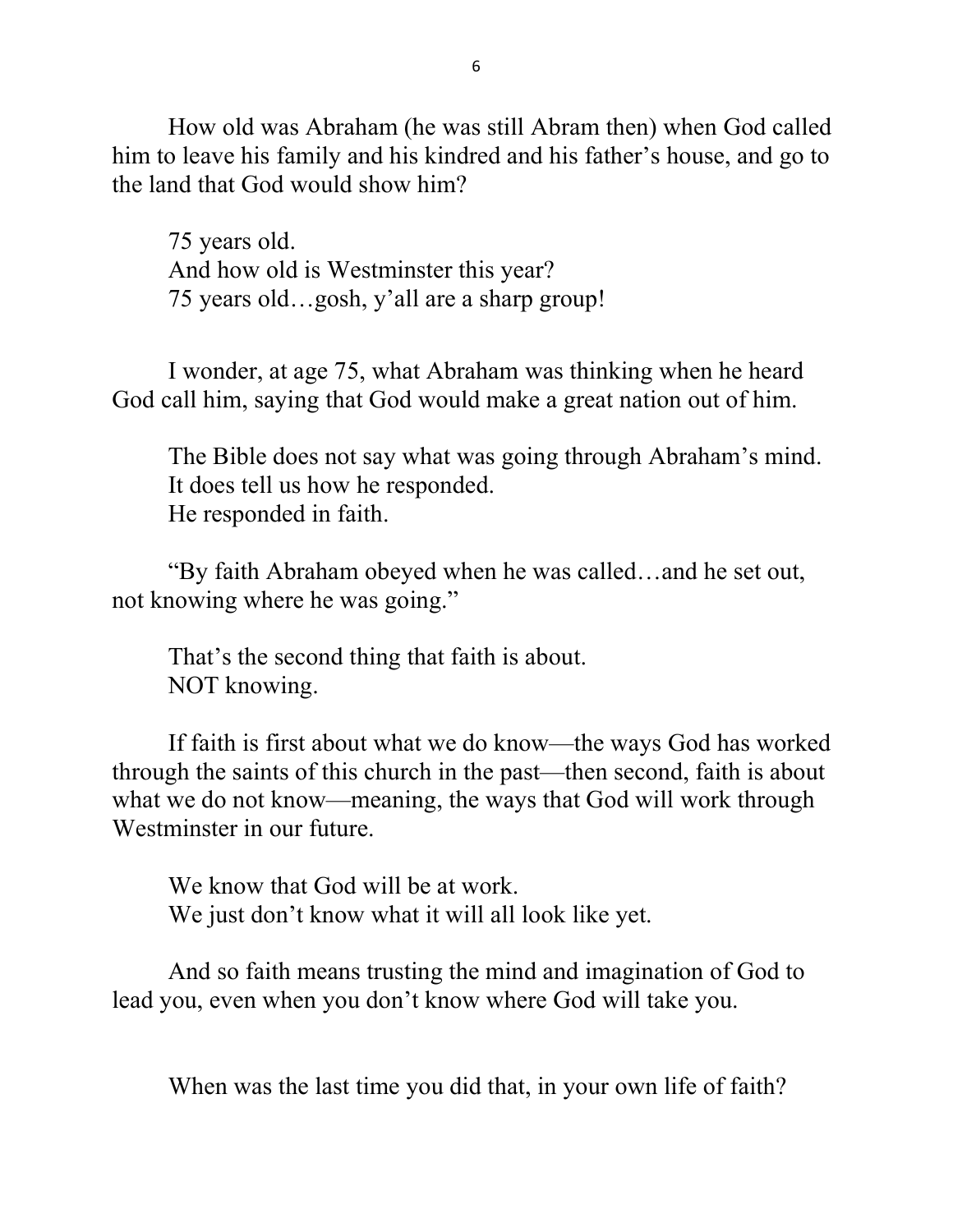When was the last time you took a risk, following God's voice, not knowing where God would lead you, but trusting the imagination of God…to get you where you needed to go?

\*\*\*\*\*\*

At a preaching conference many years ago, I heard a story from an African-American preacher whom I had never heard before. He told about a time he was taking part in a gathering of theologians from around the globe, meeting to honor the legacy of the Martin Luther King, Jr.

The conference took place in Cuba.

But the most interesting part of that week was not the conference. It was the relationship he formed with the translator that was assigned to him.

 She was 24 years old, she was born after the blockade and amazingly, she had never heard the story of Jesus.

She knew Marx, she Trotsky…but she did not Jesus.

So this pastor—as he got to know his translator that week he shared with her, at every opportunity, the story of Jesus.

 Before too long, she started bugging him for his manuscript. She wanted to be prepared when she had to translate his talk. And he said, "Ok…"—and he shared more of the story of Jesus.

 Finally, the day before his talk, he handed her his manuscript. But he warned this translator that there might be some things he would say in the talk that WERE NOT a part of the manuscript.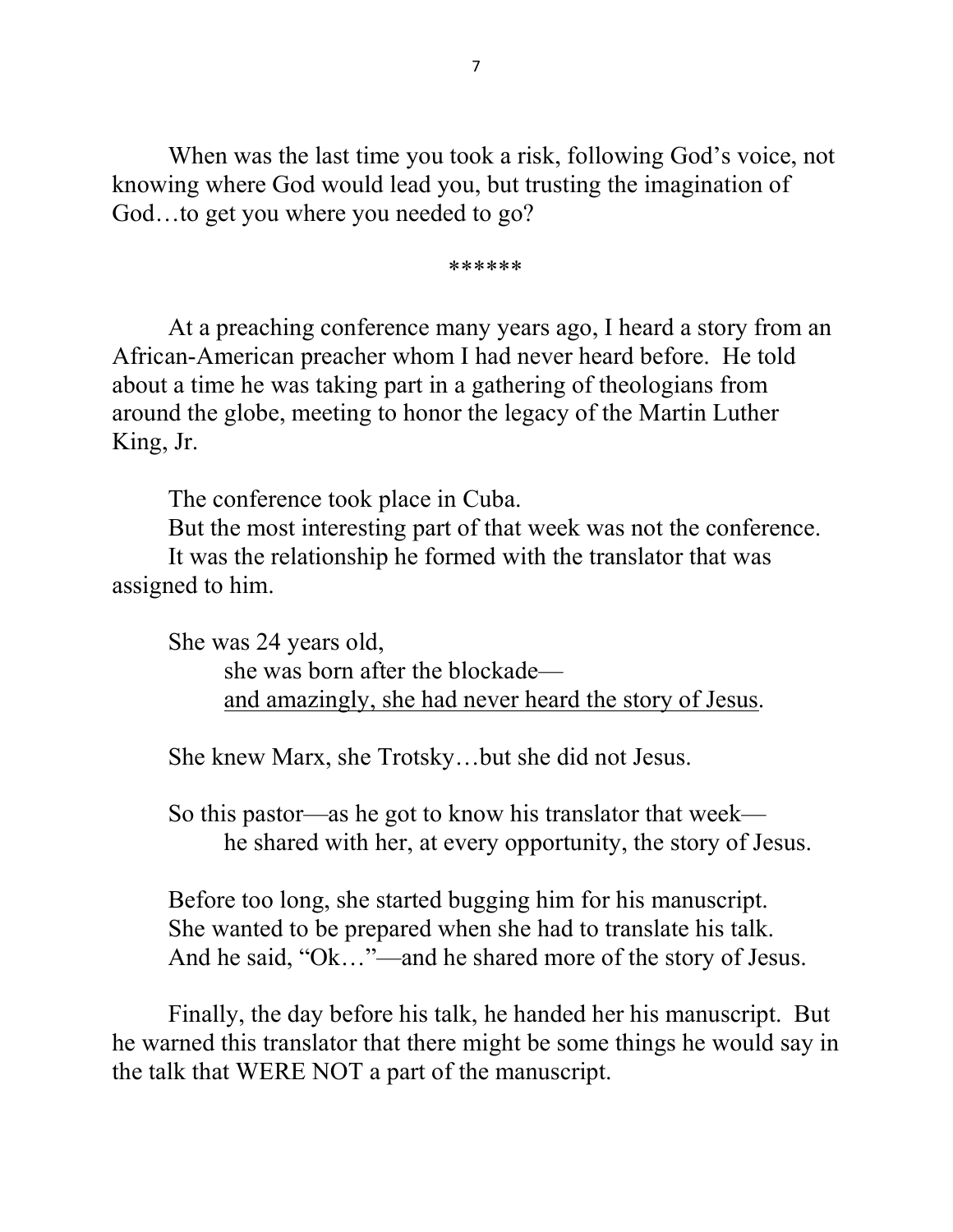She looked at him funny. Why would you do that?

Well, he replied, what I'm trying to do is serve the bread of heaven, and sometimes, God gives me that bread— RIGHT OUT OF THE OVEN!

 She looked at him funny again. And he shared some more about the story of Jesus.

 It came time for this preacher to speak at the conference, and he was making his final point of his talk. He was trying to explain that, for African-Americans, on April 4, 1968, when King was killed—it looked like the whole struggle for civil rights was over in this country.

 But as he was making this point, all he was getting were more funny looks. BLANK STARES from his audience.

They could not understand the context in which he was speaking…he did not know what to do, when suddenly some BREAD came out of the oven!

 He turned to his translator and said, "Faust!" She looked down at her paper. Faust was not on the paper. So…she shrugged her shoulders, started to translate on the fly…

 It was a reference to a painting, the story of Faust and the Devil, do you know this painting? Faust has sold his soul to the Devil. It shows Faust on one side of a chess board, and the Devil on the other side.

The Devil has Faust cornered. The title of the painting is "Checkmate."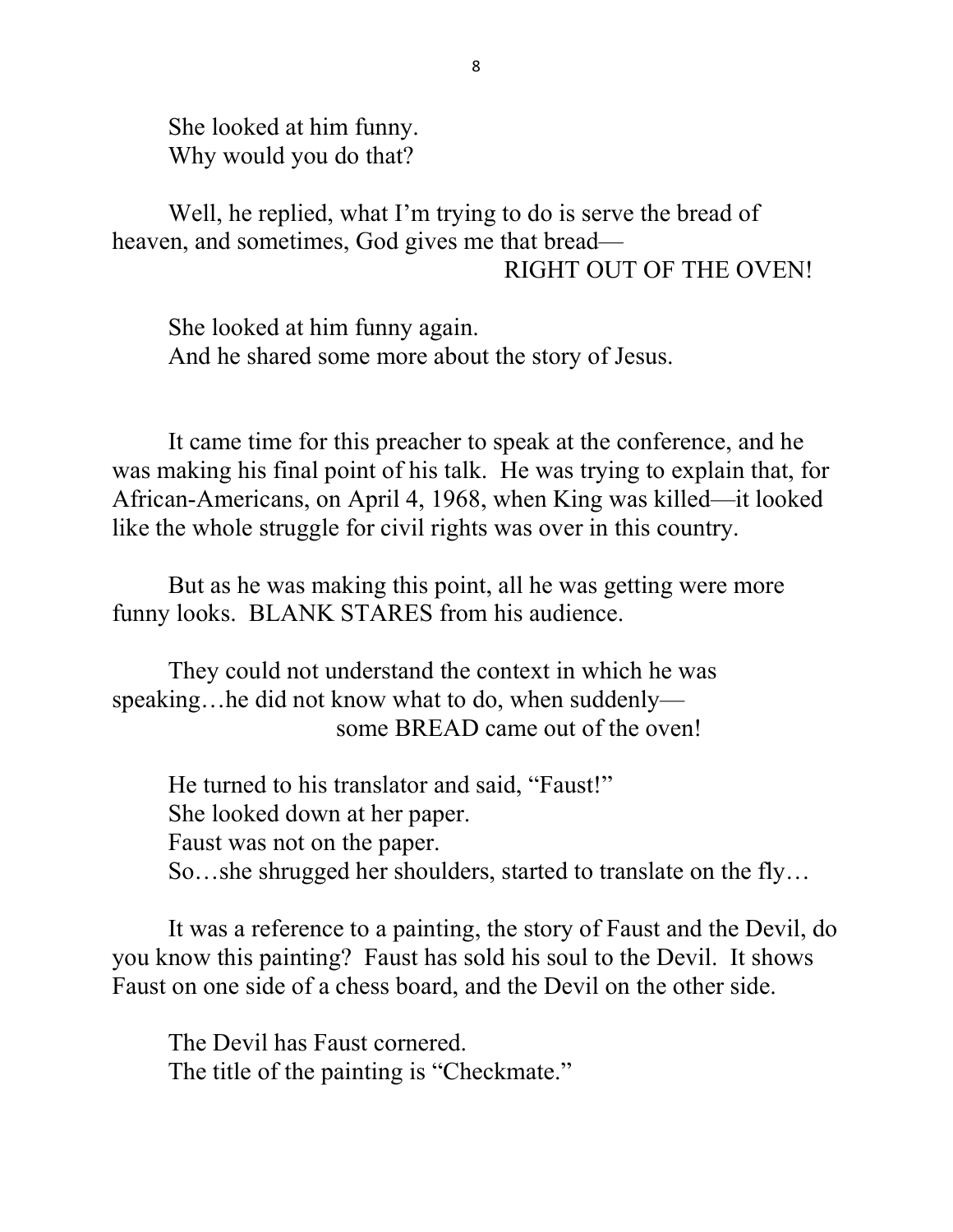The Devil is grinning and leering because there is no way out for Faust.

 And the story goes as this painting was hanging in a museum gallery, being viewed by tourist after tourist, in one group of tourists, a man stopped and just stared at the painting.

His group moved on, but this guy just stood there, staring…

 The tour group had moved to another room in the museum, when this man shouts out:

"It's a LIE! It's a LIE! The King has another move!"

To the average eye, it looked like checkmate.

 But no one knew that this gentleman was an international chess champion. And to the master's eye—he could see a move that the ordinary player could not see!

 Now remember, the young translator has been translating all this to the audience.

 "Well, the same thing happened on that terrible night in 1968. When King fell dead—it looked like checkmate! But just as it looked like it was ALL OVER—God yelled down from heaven:

"It's a LIE! The King has another move!"

## And she translated that.

 "But it gets better than that," he continued. "On one Friday afternoon, on a hill outside of Jerusalem called Calvary, when Jesus bowed his head and breathed his last—it looked like CHECKMATE."

## And she translated that.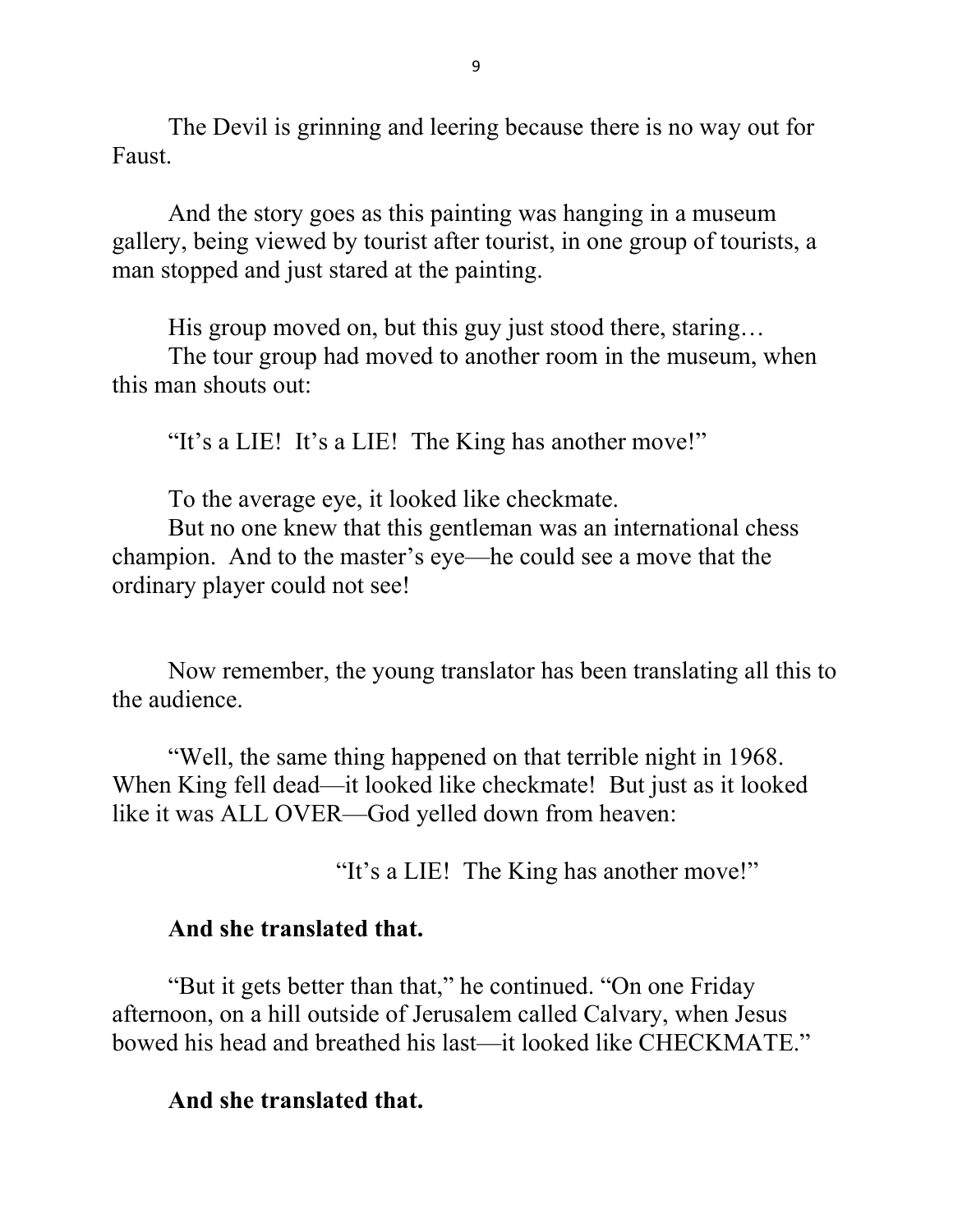"All Friday night—it looked like checkmate." "All Saturday night—it looked like checkmate."

 But early Sunday morning, booming down across the corridors of time, there came a cry from eternity saying, "It's a LIE....it's a LIE!"

> "The King has another move!!" And she translated that.

 And this preacher went on to say that to people who think their life has no meaning, people who think it's all over—God has a word for you:

## The King of kings and Lord of lords ALWAYS has another move!

 Well, at this point, the people in that Cuban audience no longer had blank stares. In fact, they were shouting and waving and pointing—not at the preacher, but at the young translator.

The preacher stopped talking, but she kept right on going! She wasn't translating anymore.

The Spirit of God had just given her a new relationship with the living Christ. And she was witnessing, she was testifying, she was expressing her love for God in the power of God's Spirit!

Faith had been born in her!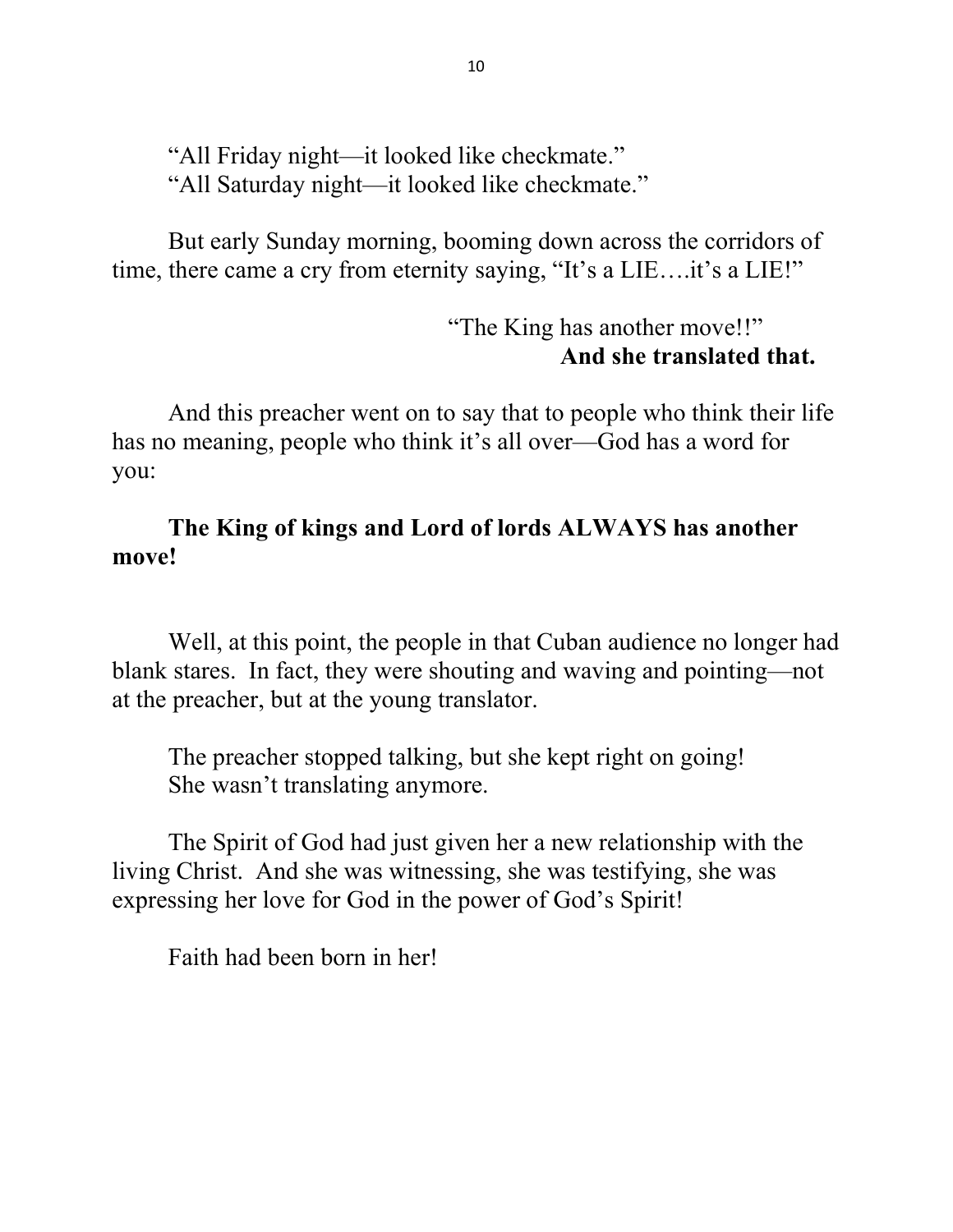Neither the preacher nor the translator nor the crowd…could ever have imagined, when they woke up that morning, where God was going to take them. $<sup>2</sup>$ </sup>

## \*\*\*\*\*\*

And neither can we. But that's the good news of the gospel! But that's what the adventure of faith is about.

It's what our charter members knew, 75 years ago.

 Back in 1947, when the charter members of this church started out, they did not know where God was going to take them, they did not know how God was going to lead them, they did not know what Westminster would become.

 But they went forward without fear. And we can do the same.

 So let me share with you how I hope our church will continue to be known.

 Because that's the third thing faith is about. Knowing, not knowing…and being known.

 It's about letting people see and experience God's love through you.

If we continue to be a church that welcomes everyone, no matter one's race or socioeconomic status, no matter one's sexual orientation or political persuasion…

<sup>&</sup>lt;sup>2</sup> As told by the Rev. Jeremiah Wright in a sermon preached at the Festival of Homiletics about 20 years ago.